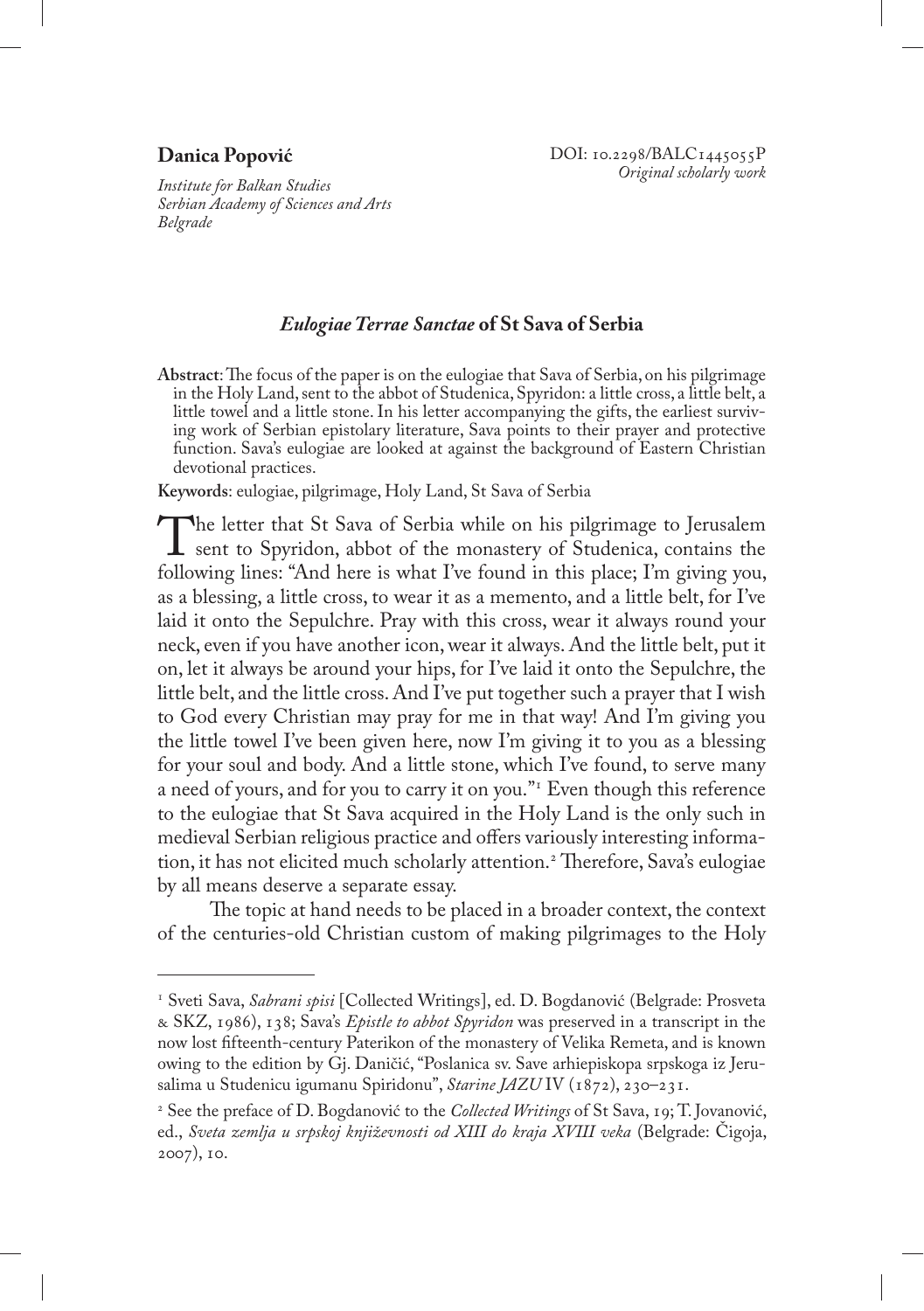Land. Its original meaning, essentially unchanged since its inception, is the need for an "exile", a temporary abandonment of one's own identity and everyday habits in pursuit of holiness and closeness with the divine. There have been in the Christian world many *loca sancta*, places of extraordinary charisma where the divine force is believed to manifest itself more potently. The most highly revered of them all was the Holy Land, the space made sacred through the presence of Christ himself, and through the actions of the leading protagonists of biblical history. A special status, needless to say, was enjoyed by Jerusalem, a scene of biblical history, a city where the historical memory of Christians was transformed into an eternal, eschatological reality. Scores of pilgrims from all corners of the world who, over the centuries, embarked onto the long and hazardous journey to the Holy Land were led by the firm belief in the possibility of immediate, physical contact with the past and sanctity. This belief opened the way for their empathic participation in the events of biblical history and their "real" partaking in the mystery of the Incarnation and Passion of Christ.3

Pilgrims to the Holy Land were not just partakers in sanctity. They believed they could take "pieces of sanctity" with them back home. These "pieces" were distinctive souvenirs known as *eulogiae* or "blessings" (*benedictiones*).4 The notion itself was quite broad. The eulogia could be immaterial and consist in contact with a relic — through kissing, prostrating or any other form of physical contact. It has already been remarked that, unlike the modern tourist whose main motive is "sightseeing", what the medieval pilgrim considered important was not only the visual but also the tactile aspect of his journey. Exemplary in that sense is the statement of Paulinus of Nola that the "principal motive which draws people to Jerusalem is the desire to see and touch the places where Christ was present in the

<sup>3</sup> From the ample literature on Christian pilgrimage, see B. Kötting, *Peregrinatio religiosa: Wallfahrten in der Antike und das Pilgerwesen in der alten Kirche* (Münster: Regensberg, 1950); E. D. Hunt, *Holy Land Pilgrimage in the Later Roman Empire (A.D. 312–460)* (Oxford: Clarendon Press, 1982); P. Maraval, *Lieux saints et pèlerinages d'Orient. Histoire et géographie des origines à la conquête arabe* (Paris: Editions du Cerf, 1985); *The Blessings of Pilgrimage*, ed. R. Ousterhout (Urbana & Chicago: University of Illinois Press, 1990); A. M. Talbot, "Byzantine Pilgrimage to the Holy Land from the Eight to the Fifteenth Century", in *The Sabaitic Heritage in the Orthodox Church from the Fifth Century to the Present*, ed. J. Patrich (Leuven: Peteers Publishers, 2001), 97–110; see also the thematic block in *DOP* 56 (2002).

<sup>4</sup> On *eulogiae*, see B. Bagatti, "*Eulogie Palestinesi*", *OCP* 15 (1949), 126–166; Maraval, *Lieux saints*, 237–241; G. Vikan, "Byzantine Pilgrim's Art", in *Heaven on Earth: Art and the Church in Byzantium*, ed. L. Safran (Pennsylvania State University Press, 1998), 229–266; C. Hahn, *Strange Beauty. Issues in the Making and Meaning of Reliquaries, 400– circa 1204* (Pennsylvania State University Press, 2012), 8–23 and passim.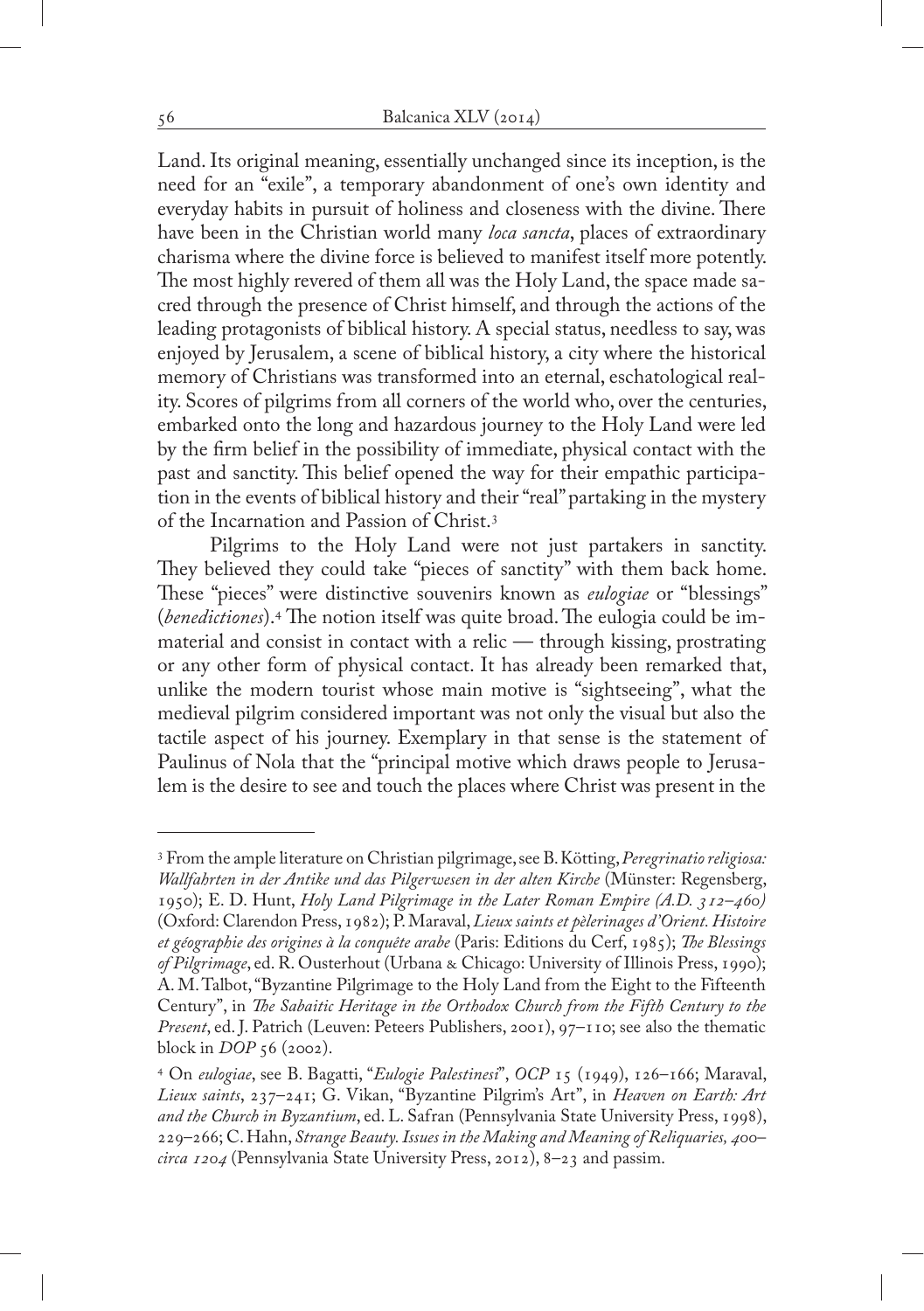body".5 Yet, eulogiae as a rule belonged to material reality: natural matter such as earth, dust, water or stone, or substances in everyday use such as oil and wax. Unlike the relics in the narrow sense, where the possibility of their being broken into smaller pieces was limited, and so was their distribution, eulogiae — "secondary relics" consecrated through contact with "true" relics — could be endlessly multiplied, thereby becoming available to broad layers of people. The theological doctrine of God's power being present in each and every particle of the matter that had been in contact with a relic lay at the heart of the belief in the miraculous, notably prophylactic and healing, powers of eulogiae. How strong and widespread this belief was can be seen from the fact that relics and eulogiae became part of everyday life and an important ingredient of popular piety already in early Christian times.<sup>6</sup> Convincing proofs of the powerful spiritual experience of the pilgrim who possessed them, and of his exceptional status of a "chosen person", these objects travelled all around the Christian world, at times in quite simple, unadorned "containers". Yet, the need to ensure that pilgrims can take them home with them gave rise, in the vicinity of some holy places, to entire industries of cult objects — such as leaden or terracotta *ampullae*, votive plaques and stamps with appropriate inscriptions and images — commonly termed "pilgrimage art".7

St Sava of Serbia ( $1175/6 - 1236$ ), the first head of the autocephalous Serbian Church and one of the most remarkable figures of the Eastern Christian world in the early decades of the thirteenth century, was well aware of the manifold significance of pilgrimage to the Holy Land, to which his biographers left us more than one enlightening reference. Programmatic in character is the statement of his first biographer, Domentijan (Domentianos), that Sava set two paths for his "fatherland" to follow: besides the

<sup>5</sup> Translation of the sources in J. Wilkinson, *Jerusalem Pilgrims before the Crusades* (Warminster: Aris & Phillips, 1977), 40.

<sup>6</sup> Vikan, "Byzantine Pilgrim's Art", 229–236; G. Frank, "*Loca Sancta*, Souvenirs and the Art of Memory", in *Pèlerinages et lieux saints dans l'antiquité et le moyen âge. Mélange offert à P. Maraval*, eds. B. Caseau, J.-C. Cheynet & V. Déroche (Paris: Travaux et Mémoirs. Association des amis du Centre d'histoire et civilisation de Byzance, 2006), 193–201; A. J. Wharton, *Selling Jerusalem: Relics, Replicas, Theme Parks* (University of Chicago Press, 2006); B. Leyerle, "Pilgrim Eulogiae and Domestic Rituals", *Archiv für Religionsgeschichte* 10 (2008), 223–237; D. Krueger, "The Religion of Relics in Late Antiquity and Byzantium", in *Treasures of Heaven. Saints, Relics, and Devotion in Medieval Europe*, eds. M. Bagnoli et al. (New Haven & London 2011), 5–17.

<sup>7</sup> A. Grabar, *Ampoules de Terre Sainte* (Paris: C. Klincksieck, 1958); C. Hahn, "Loca Sancta Souvenirs: Sealing the Pilgrim's Experience", in Ousterhout, ed., *Blessings of Pilgrimage*, 85–96; G. Vikan, *Early Byzantine Pilgrimage Art*, rev. ed. (Washington D.C.: Dumbarton Oaks, 2010) (with a bibliography).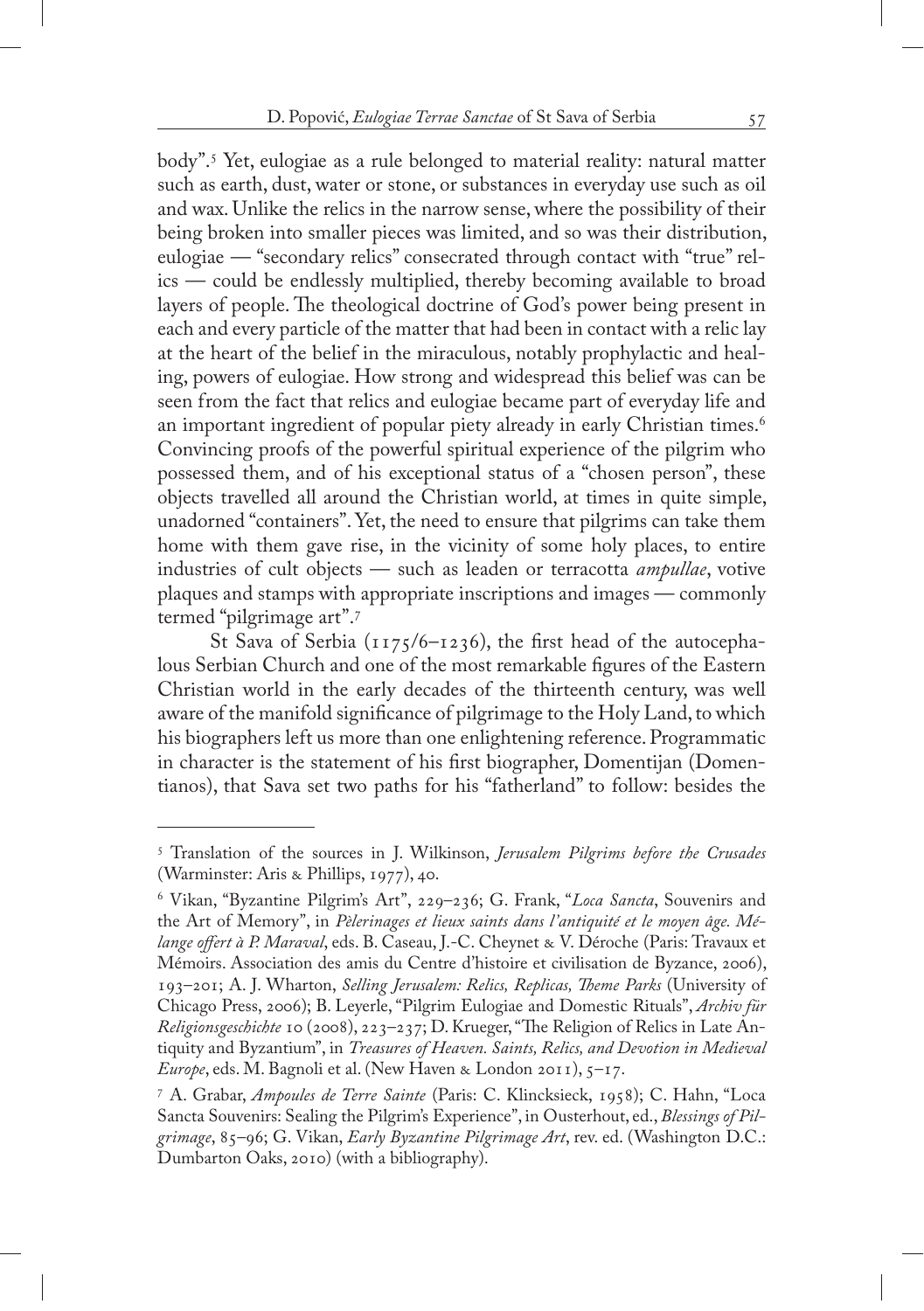"large and wide" path to Mount Athos, he "restored the most glorious path to Jerusalem, ever preparing all for heavenly life … desiring that all may be brought to the heavenly kingdom".<sup>8</sup> In this way the learned writer emphasizes the notion of Jerusalem as the supreme model of sacredness — a messianic city and a link between Old and New Testament history — as well as the role of that model in the process of sanctifying a collectivity, i.e. of creating a "perfect", historically legitimate people.<sup>9</sup> The notion of Jerusalem at the heart of which lies the idea of the heavenly city — eschatological and soteriological in its nature and ultimate purpose — had its physical counterpart, the real Jerusalem and its holy places and relics. According to the biographers, Sava of Serbia had a "genuine desire" to make a pilgrimage to the holy city, and to "honour the saving and life-giving tomb of Christ our God, and all other holy places".10 It is worth noting that Sava's motive for pilgrimage was interpreted in terms of the original Christian idea of *peregrinatio*: as a distinctive form of "exile" which involves leaving one's own local environment and abandoning all that is "one's own" to offer veneration to the holy places. It is exactly in these terms that Domentijan's claim should be understood that Sava thought of himself as being a "stranger on earth", which was the reason why he decided to follow Christ and to make a pilgrimage to Jerusalem and its holy places, i.e. "to live through this treacherous life and to suffer at least a little in emulation of his Lord".11

Sava of Serbia made two pilgrimages to the Holy Land, in 1229 and 1234/5. His first journey has recently been given a detailed study, considerably expanding our knowledge about not only his itinerary, the holy places

<sup>8</sup> Domentijan, *Život Svetoga Save i Život Svetoga Simeona*, ed. R. Marinković (Belgrade: SKZ, 1988), 65 and 197.

<sup>9</sup> From the ample literature on the issue, see B. Kühnel, *From the Earthly to the Heavenly Jerusalem* (Freiburg: Herder, 1987); B. Flusin, "Construire une nouvelle Jérusalem: Constantinople et les reliques", in *L'Orient dans l'histoire religieuse de l'Europe. L'invention des origines*, ed. M. A. Amir-Moezzi & J. Scheid (Turnhout: Brepols, 2000), 51–70; R. Ousterhout, "Sacred Geographies and Holy Cities: Constantinople as Jerusalem", in *Ierotopiia. Sozdanie sakral'nykh prostranstv v Vizantii i drevnei Rusi*, ed. A. M. Lidov (Moscow: Indrik, 2006), 98–116; A. M. Lidov, "Tserkov' Bogomateri Farosskoi", in *Ierotopiia. Prostranstvennyie ikony i obrazy-paradigmy v vizantiiskoi kul'ture* (Moscow: Feoriia, 2009), 71–110; on the mechanism of "translating Jerusalem" in the process of creating medieval capital cities, including Belgrade, see J. Erdeljan, "Beograd kao Novi Jerusalim. Razmišljanja o recepciji jednog toposa u doba despota Stefana Lazarevića", *ZRVI* 43 (2006), 97–110.

<sup>10</sup> Domentijan, *Život*, 170; Teodosije, *Žitija*, ed. D. Bogdanović (Belgrade: SKZ, 1988), 223.

<sup>11</sup> Domentijan, *Život*, 170–171; on the original notion of pilgrimage, Cf. the literature cited in n. 3 above.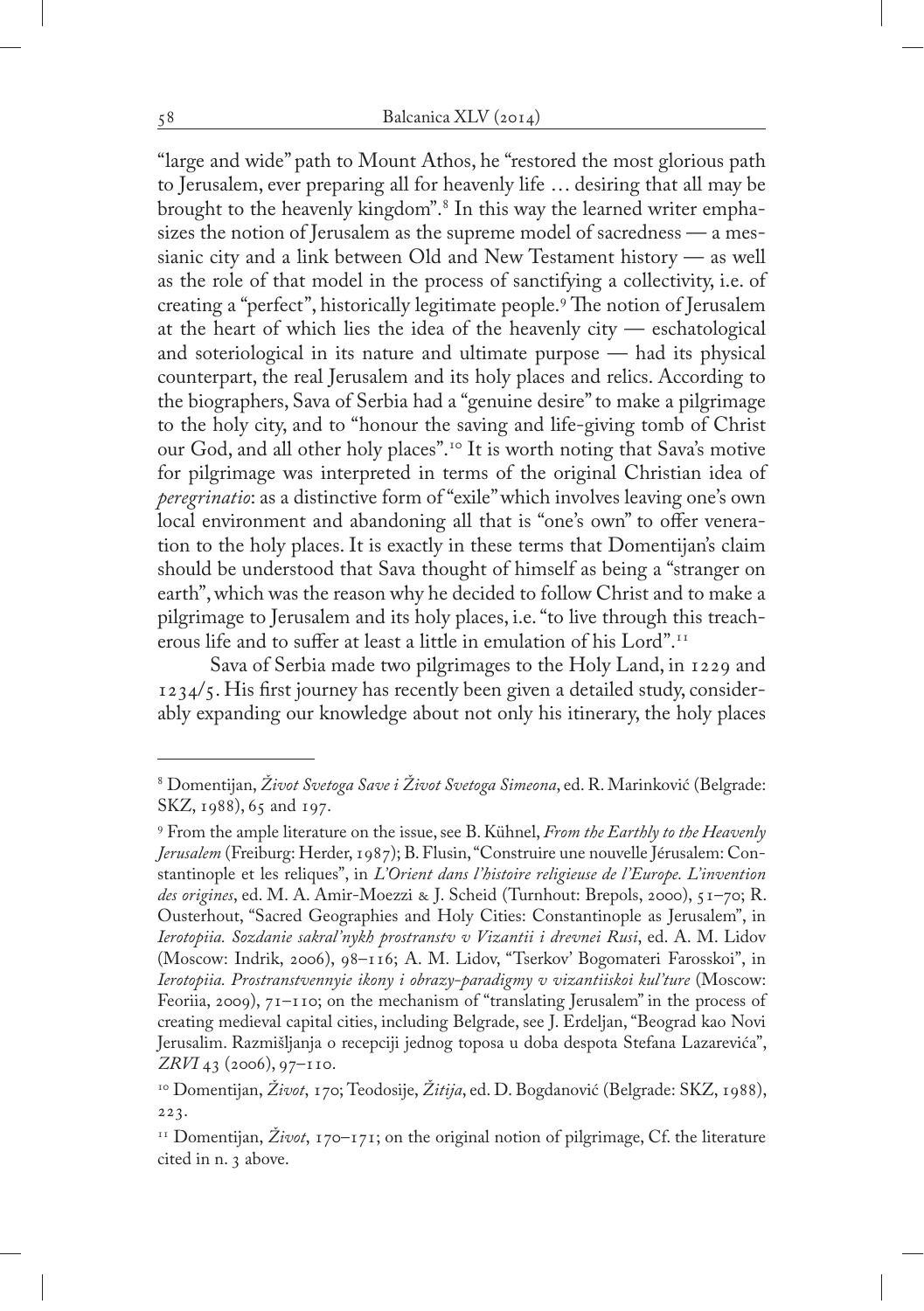he visited and the persons he met but also about the influence his firsthand experiences would likely have had on the Serbian architecture and art of the period.<sup>12</sup> At any rate, with his journeys the practice of pilgrimage to the Holy Land was established in Serbia. In later times, this practice, along with a sojourn on Mount Athos, became something of a pattern, a desirable if not mandatory stage in the career of the heads of the Serbian Church.<sup>13</sup>

As the surviving sources clearly suggest, on his journeys in the East Sava put particular effort into acquiring various valuable and holy objects relics, icons and sumptuous church objects — for which he obviously had a marked affinity.<sup>14</sup> Central to the success of his effort were the circumstances in which the Christian world found itself after the fall of Constantinople in 1204, when the capital city's treasures became the object of not only unprecedented looting but also of a very lucrative trade. The ways in which Sava came in possession of various valuable objects are related in detail by his biographers. In several places they mention sumptuous gifts he was given by the prominent secular and ecclesiastical figures he met.<sup>15</sup> No doubt the most precious of all was a sliver of the True Cross he was given as a gift by John III Vatatzes.<sup>16</sup> Some of the gifts, even though they did not belong to the category of holy objects, were highly valued because their exotic Eastern origin made them difficult to acquire. Such were the gifts of the sultan of Egypt: "balm oil, and a large chunk of valuable aloe wood, and sweetsmelling Indian aromata, confections and dates."<sup>17</sup> Yet, the sources clearly suggest that Sava, availing himself of the wide array of "goods" offered on the market, "collected" most of the valuables "by purchase". Domentijan mentions "various eastern holy objects, apostolic honours and patriarchal attires, nice-smelling censers".18 Teodosije (Theodosios) goes into more

<sup>12</sup> M. Marković, *Prvo putovanje svetog Save u Palestinu i njegov značaj za srpsku srednjovekovnu umetnost* (Belgrade: Institute for Byzantine Studies, SASA, 2009); see also B. Miljković, *Žitija svetog Save kao izvori za istoriju srednjovekovne umetnosti* (Belgrade: Institute for Byzantine Studies, SASA, 2008).

<sup>13</sup> Jovanović, ed., *Sveta zemlja*, 94–104.

<sup>&</sup>lt;sup>14</sup> D. Popović, "A staurotheke of Serbian provenance in Pienza", Zograf 36 (2012), 157–170 (with reference literature); D. Popović, *Relikvija Časnog krsta u srednjovekovnoj Srbiji* (in press).

 $15$  Teodosije, 242; on the custom of gift giving and its ceremonial significance see A. Cutler, "Gifts and Gift Exchange as Aspects of the Byzantine, Arab, and Related Economies", *DOP* 55 (2001), 247–278.

<sup>&</sup>lt;sup>16</sup> Teodosije, *Žitija*, 227; B. Miljković, "Hilandarski Časni krst i stara manastirska stavroteka", *ZRVI* 38 (1999/2000), 287–297.

<sup>17</sup> Teodosije, *Žitija*, 242.

<sup>18</sup> Domentijan, *Život*, 204 and 218.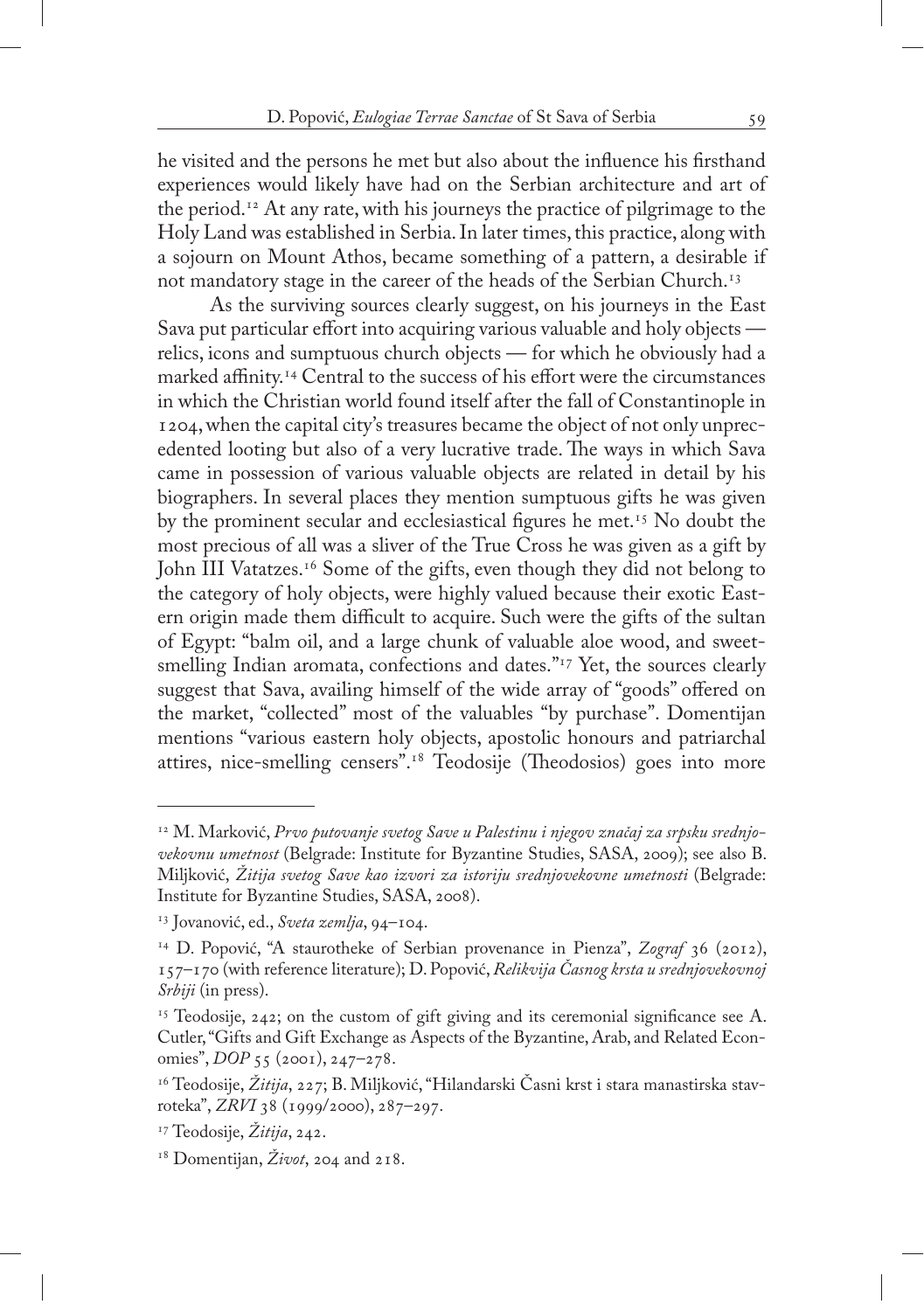detail. Apart from speaking generally about "holy church needs", he lists "holy church vessels", "holy vestments", "golden candlesticks set with precious stones and pearls". Sava particularly focused on acquiring relics of the saints.<sup>19</sup> Given the Serbian archbishop's repute, connections and financial standing, it seems quite likely that he had plenty of opportunity to procure some really precious relics of proven origin and authenticity.

The ultimate purpose of Sava's systematic collecting of Christian objects and relics during his journeys in the East is described by Teodosije: "the holy archbishop, if he found something honourable or holy, he would buy it, intending to take it to his fatherland". Sava's motives for these acquisitions should be interpreted in a broader context, above all in the light of his wish to furnish the ruling Nemanjić family's newly-built foundations with prestigious church objects and relics. On the other hand, given that the archbishop was familiar with the higher, theological significance and ideological function of *ars sacra* objects, it cannot be a coincidence that he put particular effort into procuring highly-venerated Christian relics. The purpose of his undertaking can perhaps be most clearly read from the testamentary instruction he gave on his deathbed in Turnovo, that the collected valuables be taken to Studenica — the royal mausoleum, and to Žiča — the cathedral and coronation church, i.e. two major state and dynasty centres of Serbia at the time.<sup>20</sup> The highest point of the programmatic use of relics to emphasize the sacral legitimacy of the Nemanjić dynasty was the programme carried out at Žiča, which involved the most highly venerated Christian relics — those associated with Christ, the Virgin, St John the Baptist, and other eminent protagonists of biblical history.<sup>21</sup> As is well known, in the context of a new balance of power that was emerging after the demise of Byzantium (1204), such programmes had a particular significance. The "transfer of sanctity", in its various forms, served the purpose of confirming royal identity, dynastic representation and the legitimacy of the new polities that emerged on the ruins of the Empire of the Romans.<sup>22</sup>

<sup>19</sup> Teodosije, *Žitija*, 246–248.

<sup>20</sup> Ibid.

<sup>21</sup> D. Popović, "*Sacrae reliquiae* Spasove crkve u Žiči", *Pod okriljem svetosti. Kult svetih vladara i relikvija u srednjovekovnoj Srbiji* (Belgrade: Institute for Balkan Studies, SASA, 2006), 207–232; Popović, *Relikvije Časnog krsta*.

<sup>&</sup>lt;sup>22</sup> From the ample literature on the subject, see B. Flusin, "Les reliques de la Sainte-Chapelle et leur passé impérial à Constantinople", in *Le trésor de la Sainte-Chapelle* (Paris: Réunion des musées nationaux, 2001), 20–31; S. Mergiali-Sahas, "Byzantine Emperors and Holy Relics", *JÖB* B. 51 (2001), 41–60; A. Eastmond, "Byzantine identity and relics of the True Cross in the thirteenth century", in *Vostochnokhristanskie relikvii*, ed. A. Lidov (Moscow: Progress Traditsia, 2003), 204–216; H. Klein, *Byzanz, der Westen und das "wahre" Kreuz: Die Geschichte einer Reliquie und ihrer künstlerichen Fassung in Byzanz*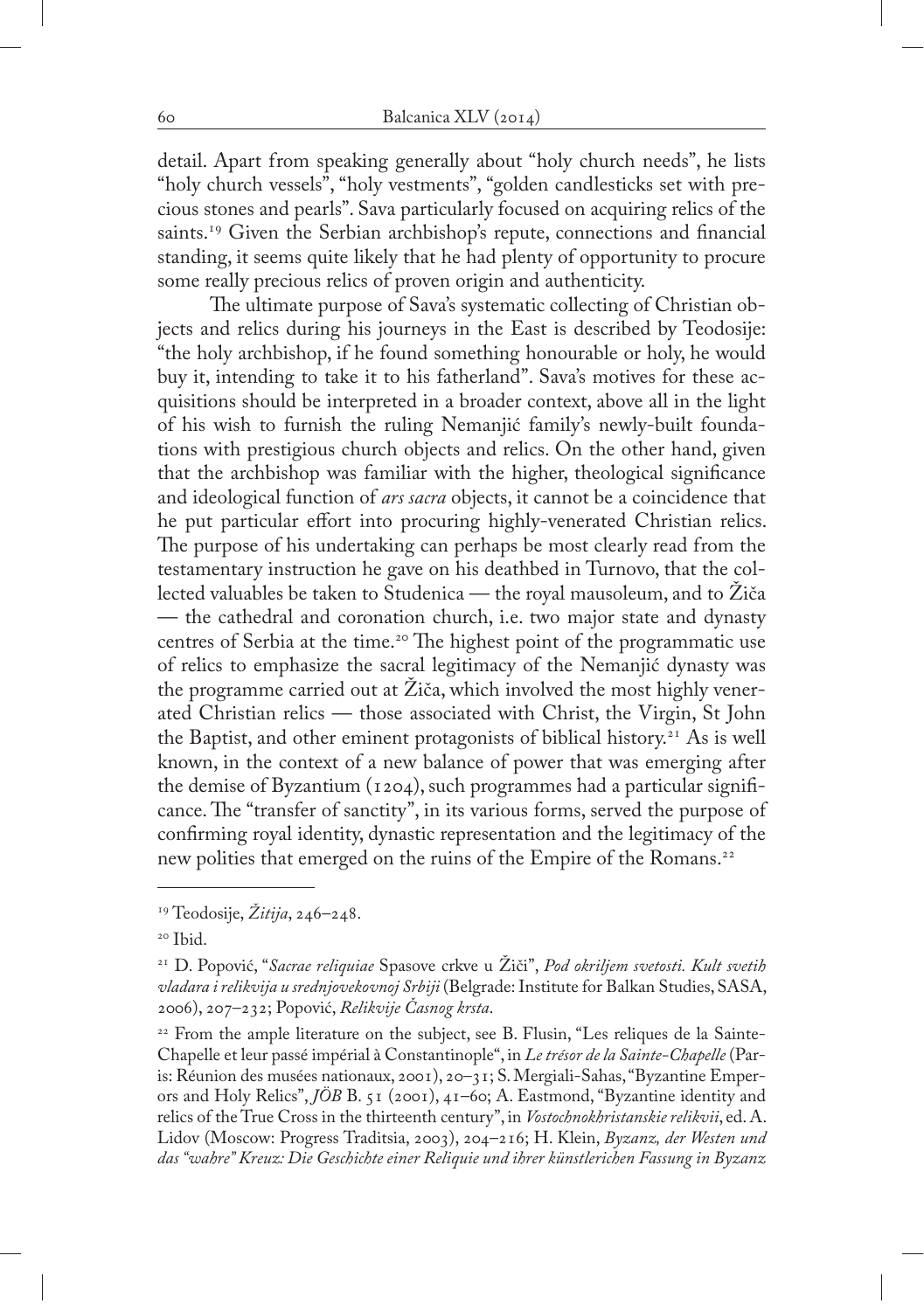This overview, somewhat lengthier, of the pilgrimages of the first Serbian archbishop and his acquisitions seems a pertinent framework for discussing the actual topic of this paper: the Holy Land eulogiae that St Sava sent to the abbot of Studenica. The "souvenirs" listed in the letter to abbot Spyridon — the little cross ( $K\beta$  $K\beta$ <sub>L</sub>), the little belt ( $M\beta$ <sub>L</sub>), the little towel (OVEOOVCLILLET) and the little stone (KAMHTLKLET) — were objects very different from Sava's precious acquisitions in nature and purpose, especially from the famed relics intended as instruments of representation, dynastic as well as ecclesiastical. These eulogiae belonged to the domain of private piety and their intended function was protective and prophylactic. The fact is telling in itself that the nouns denoting all four eulogiae are in diminutive form. This does not simply suggest their small size, but rather their distinctive, private nature. It is well known that wearing an "amulet" or an apotropaic object was a widespread custom in the Byzantine world, deeply rooted in the tradition of Greco-Roman magic. Carrying such objects next to the body was believed to protect against evil spirits, illness and all manner of perils.<sup>23</sup>

Let us take a quick look at each of the four eulogiae. The little cross, which is at the top of the Serbian archbishop's list, has since the earliest Christian times been the most commonly used "lucky charm". The form and craftsmanship of this piece of "religious jewellery" ranged from the simplest shape and material to ornamented encolpia and sumptuous pectorals enclosing a relic. Research, archaeological most of all, has shown that crosses were frequently worn together with other protective "charms", encolpia in particular. Very popular from the twelfth century on, and especially in the thirteenth and fourteenth centuries, were rectangular or round encolpia, in fact small icons worn next to the body. These favourite artefacts of private and popular piety were believed to protect their owners, inciting them to prayer at the same time.24 It is exactly along these lines that Sava's message

*und im Abendland* (Wiesbaden: Reichert, 2004), passim; E. Bozóky, *La politique des reliques de Constantin à Saint Louis* (Paris: Beauchesne, 2006), 120–169 .

<sup>&</sup>lt;sup>23</sup> G. Vikan, "Art, Medicine and Magic in Early Byzantium", *DOP* 38 (1984), 67–74; E. Dautermann, H. P. Maguire & M. J. Duncan-Flowers, *Art and Holy Powers in the Early Christian House* (Urbana: University of Illinois Press, 1989); *Byzantine Magic*, ed. H. Maguire (Washington D. C.: Dumbarton Oaks, 1995); B. Pitarakis, "Female Piety in Context: Understanding Developments in Private Devotional Practices", in *Images of the Mother of God: Perceptions of the Theotokos in Byzantium*, ed. M. Vassilaki (Aldershot: Ashgate, 2005); *The Occult Sciences in Byzantium*, eds. P. Magdalino & M. Mavroudi (Geneva: La Pomme d'or, 2006).

<sup>24</sup> B. Pitarakis, *Les croix-reliquaires pectorales byzantines en bronze* (Paris: Picard, 2006); B. Pitrakis, "Objects of Devotion and Protection", in *Byzantine Christianity*, ed. D. Krueger (Minneapolis: Fortress, 2011), 164–181 (with a bibliography).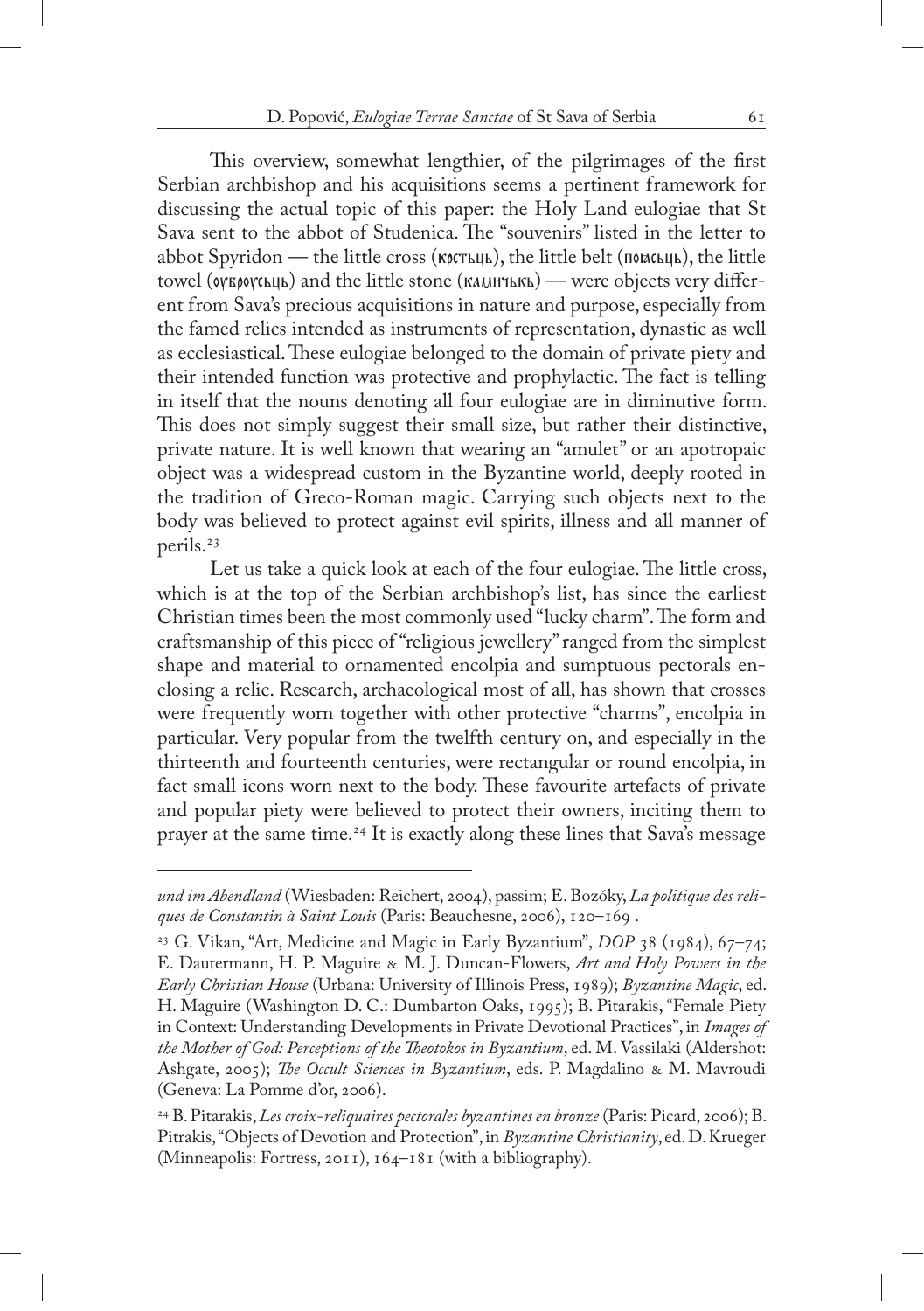to Spyridon: "Pray with this cross, wear it always round your neck, even if you have another icon", should be interpreted.<sup>25</sup> Sava does not fail to emphasize, and twice, that he has laid the little cross — and the little belt — on the Lord's sepulchre. As we have already said, tactile contact with the holy was an essential element of pilgrimage, for such physical contact was believed to be the source of charismatic spiritual strength. The belief in its "transmittability" is convincingly illustrated by the eulogiae from illustrious holy places: the earth and dust from around the column of St Symeon Stilites, the oil from the lamps on the grave of St Menas, the dust-manna from the grave of St John at Ephesos, the *myron* from the grave of St Demetrios of Thessalonike etc.<sup>26</sup> Moreover, objects consecrated through contact with a highly revered ascetic, one enjoying the status of a holy man, were also considered to be eulogiae.<sup>27</sup>

Yet, contact with the Lord's sepulchre, the most highly venerated "contact relic" of Christendom, provided a eulogia with exceptional charisma and protective powers, and its owner with particular respect. The still living practice of laying various objects on the Lord's tomb is referred to in many written sources. Thus, for example, Gregory of Tours (sixth century) notes down that the earth around the sepulchre is being sprinkled with water and shaped into small balls which then are distributed across Christendom.28 One of the best known testimonies is left by an anonymous pilgrim from Piacenza (sixth century). He describes the custom of bringing earth into the edifice of the Lord's sepulchre so that "those who enter can take it with them as a blessing", and then describes the preparation of holy oil through contact with the relic of the True Cross.29 Many later sources also refer to various objects consecrated through contact with the

<sup>25</sup> Sveti Sava, *Sabrani spisi*, 138.

<sup>26</sup> Maraval, *Lieux saints*, 237–241; Vikan, "Byzantine Pilgrim's Art", passim; J.-P. Sodini, "Nouvelles eulogies de Syméon"*,* in *Les saints et leur sanctuaire à Byzance: textes, images et monuments*, eds. C. Jolivet-Lévy, M. Kaplan & J.-P. Sodini (Paris: Publications de la Sorbonne, 1993), 25–33; see in *DOP* 56 (2002): P. Maraval, "The Earliest Phase of Christian Pilgrimage in the Near East (before the 7th century)",  $63-74$ ; C. Foss, "Pilgrimage in Medieval Asia Minor", 129–151; and C. Bakirtzis, "Pilgrimage to Thessalonike: The Tomb of St. Demetrios", 175–192.

<sup>27</sup> This is documented in the case of St Lazaros of Mt. Galesion: the *eulogiae* received from his hands were considered to grant Lazaros' blessing and protection, Cf. R. Greenfield, *The Life of Lazaros of Mt. Galesion: An Eleventh-Century Pillar Saint* (Washington: Dumbarton Oaks, 2000), 162–165, 203; R. Greenfield, "Drawn to the Blazing Beacon: Visitors and Pilgrims to the Living Holy Man and the Case of Lazaros of Mount Galesion", *DOP* 56 (2002), 213-241.

<sup>28</sup> Translatation in R. Van Dam, *Glory of Martyrs* (Liverpool University Press, 1988), 27.

<sup>29</sup> Wilkinson, *Jerusalem Pilgrims*, 83; Vikan, "Byzantine Pilgrim's Art", 234–235.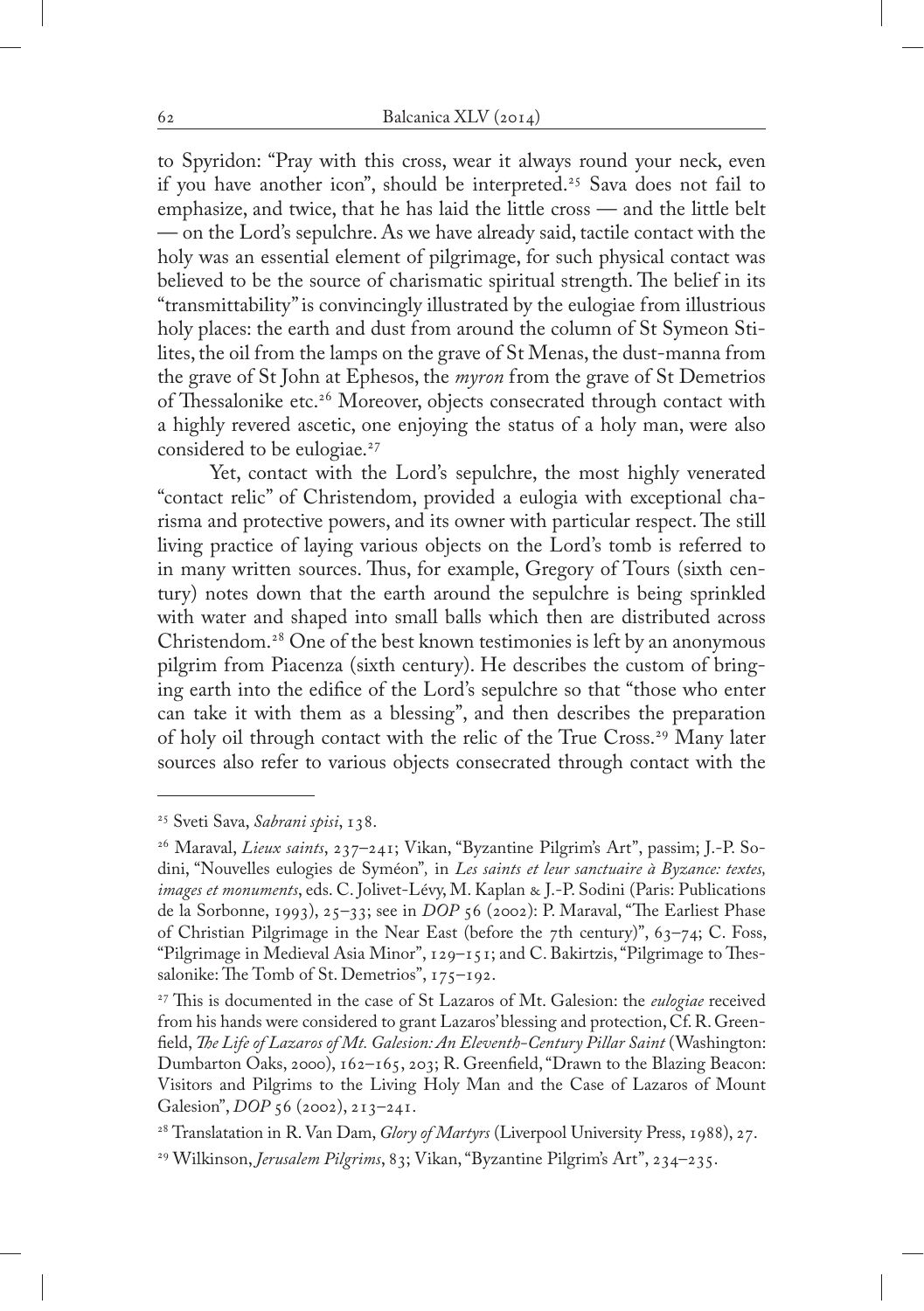holiest of Jerusalem's relics, above all the oil from the many lamps that were burning there all the time, but also bands and pieces of textile of the exacts size as the tomb on which they were laid.<sup>30</sup> Being able to cling closely to the holy, textiles were especially suitable eulogiae, and it is not surprising that they frequently figure as such in the sources.31 Sava's brief description does not give us a clue as to the material from which the "little belt" he laid on the Lord's sepulchre was made. Nonetheless, that it must have been an extraordinary gift follows clearly from his words to Spyridon, "put it on, let it always be around your hips".32 We have no particulars of the "little towel" either, or of the holy relic to the action of which it was exposed, but we have the important piece of information that Sava received it as a gift — which was part of the usual religious practice in the Holy Land, especially when distinguished persons were involved. Equally indicative is Sava's message that he is sending Spyridon the "little cloth" "as a blessing for the soul and body", which contains the literal translation of the word "eulogia" into Old Serbian (BAAFOCAOBEHIE).

The last of the four "souvenirs" is quite interesting. Namely, the "little stone" was not a gift and it was not in contact with any particular holy relic. As Sava says himself, he "found" it — apparently somewhere along the way from one Jerusalem's holy place to another. So, in a sense, this eulogia bears the most personal imprint and communicates an innermost feeling. Incidentally, stones from the Holy Land, especially from Jerusalem, were the most usual but no less valued type of eulogiae. In this case, an "ordinary" piece of natural matter assumed "extraordinary" and supernatural qualities — not only by virtue of the immanent holiness of the locality whose integral part it was, but also by virtue of the way believers perceived it or, more precisely, by virtue of the immense religious fervour and veneration that they infused into it. The substance had a symbolic meaning and an emphatically biblical connotation as well. The rock on which Christ built the church (Mt 16:18) was a universally understood symbol of firm, unswerving faith and, also, a personification of the apostle Peter, while the "spiritual rock" from the First Epistle to the Corinthians (10:4) was a metaphor for Christ himself.<sup>33</sup>

<sup>30</sup> Bagatti, "*Eulogie Palestinesi*", passim; Maraval, *Lieux saints*, 237–241.

<sup>31</sup> Bagatti, "*Eulogie Palestinesi*", 131–132; Maraval, *Lieux saints*, 238; Frank, "Loca Sancta", 194; the relationship between textiles and relics has been discusses by M. Martiniani-Reber, "Le rôle des étoffes dans le culte des reliques au moyen âge", *Bulletin du CIETA* (1992), 53–58; C. Metzger, "Textiles and the cult of relics", *Antiquité Tardive* 12  $(2004), 183 - 186.$ 

<sup>32</sup> Sveti Sava, *Sabrani spisi*, 138.

<sup>33</sup> On the stones from the Holy Land, see Bagatti, "*Eulogie Palestinesi*", passim; S. Lerou,

<sup>&</sup>quot;L'usage des reliques du Christ par les empereurs aux XI<sup>e</sup> et XII<sup>e</sup> siècle", in *Byzance et*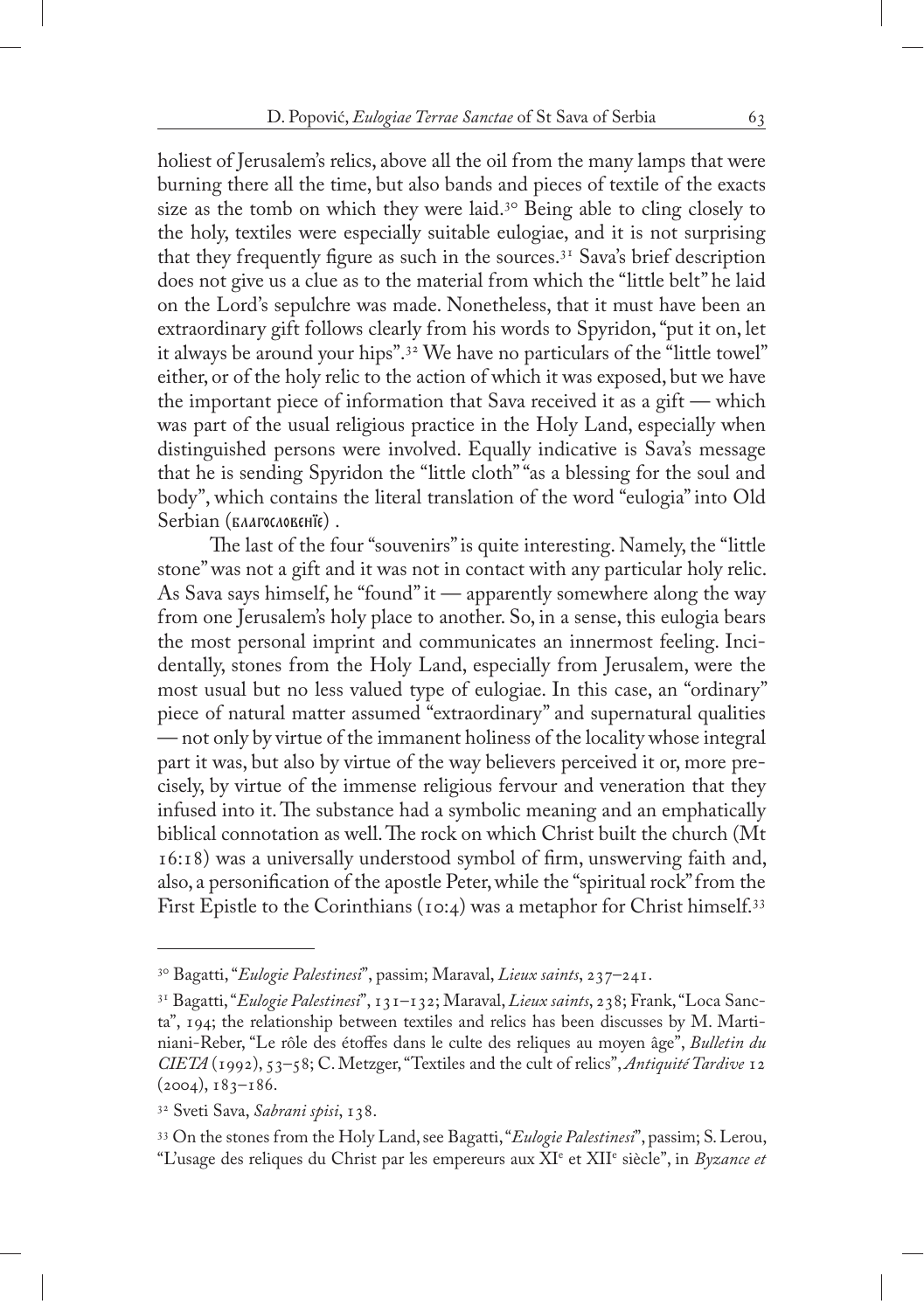How popular and venerated this type of eulogiae was can be seen from the fact that some were enshrined in sumptuous reliquaries. Certainly the best known of these is the small wooden chest (made in Syria or Palestine in the sixth century) which enshrines stones collected from a number of sites associated with the central gospel events. Each of the stones bears a "tag" of origin, and has its visual equivalent in the scenes painted on the lid of the chest.34 Small stone fragments from the Holy Land were sometimes kept in encolpia, and in staurothekai, together with particles of the True Cross.35 Such reliquaries, needless to say, were rare and prestigious objects affordable only by members of social elites. Stones, on the other hand, were there for all to take, even the humblest pilgrim. Available in virtually limitless quantities, yet possessing extraordinary qualities, and easily transportable, these small stones were more than Holy Land memorabilia, they were considered a sort of amulets.36 Sava's message to Spyridon, that the stone he is sending him should serve "many a need" of his, and the advice to "carry it on him", should be understood along these lines.37 Sava's gesture calls to mind associations that go far beyond his own time and its motivations. Understandably enough, close similarity between the medieval and contemporary liking for simple, "elementary" Holy Land memorabilia, especially for stone of diverse types, provenance and degrees of crafting, has already been noticed and commented.38 Notwithstanding all differences, the basic impulse of the medieval pilgrim and the modern tourist has one thing in common: the

*les reliques du Christ*, eds. J. Durand & B. Flusin (Paris: Association des amis du Centre d'histoire et civilisation de Byzance, 2004), 177–182; J. Robinson, "From Altar to Amulet. Relics, Portability and Devotion", in *Treasures of Heaven*, 111–116.

<sup>34</sup> G. Morello, "Il Tesoro del Sancta Sanctorum", in *Il Palazzo Apostolico Lateranense*, ed. C. Pietrangeli (Firenze: Nardini, 1991), 90–105; for a selected bibliography, see catalogue entry no. 13 in *Treasures of Heaven*, 36.

<sup>35</sup> A. Frolow, *La relique de la Vraie Croix. Recherches sur le développement d'un culte* (Paris: Institut français d'Etudes byzantines, 1961), 260, 277, 315 and 347; see also Lerou, "L'usage des reliques du Christ", 178; especially famous is the twelfth-century reliquary of Constantinopolitan provenance, today in the Louvre, which enshrines a stone from the Lord's Sepulchre, Cf. J. Durand, "La Pierre de Sepulcre", in *Le trésor de la Sainte-Chapelle*, 72–75.

<sup>36</sup> Wharton, *Selling Jerusalem*, 22–24; Robinson, "From Altar to Amulet", 111–112.

<sup>37</sup> Sveti Sava, *Sabrani spisi*, 138.

<sup>38</sup> C. Coleman & J. Elsner, *Pilgrimage. Past and Present in the World Religions* (Cambridge, Mass.: Harvard University Press, 1995); Robinson, "From Altar to Amulet", 111; characteristic in this sense is a rich internet offer of souvenirs, including crosses and other accessories made from the stone from the Holy Land. One of particularly characteristic ads is posted by *The Jerusalem Stone*: "Keep a piece of the Holy City with you ... And hold her spirit and her soul forever" (www.holylandstone).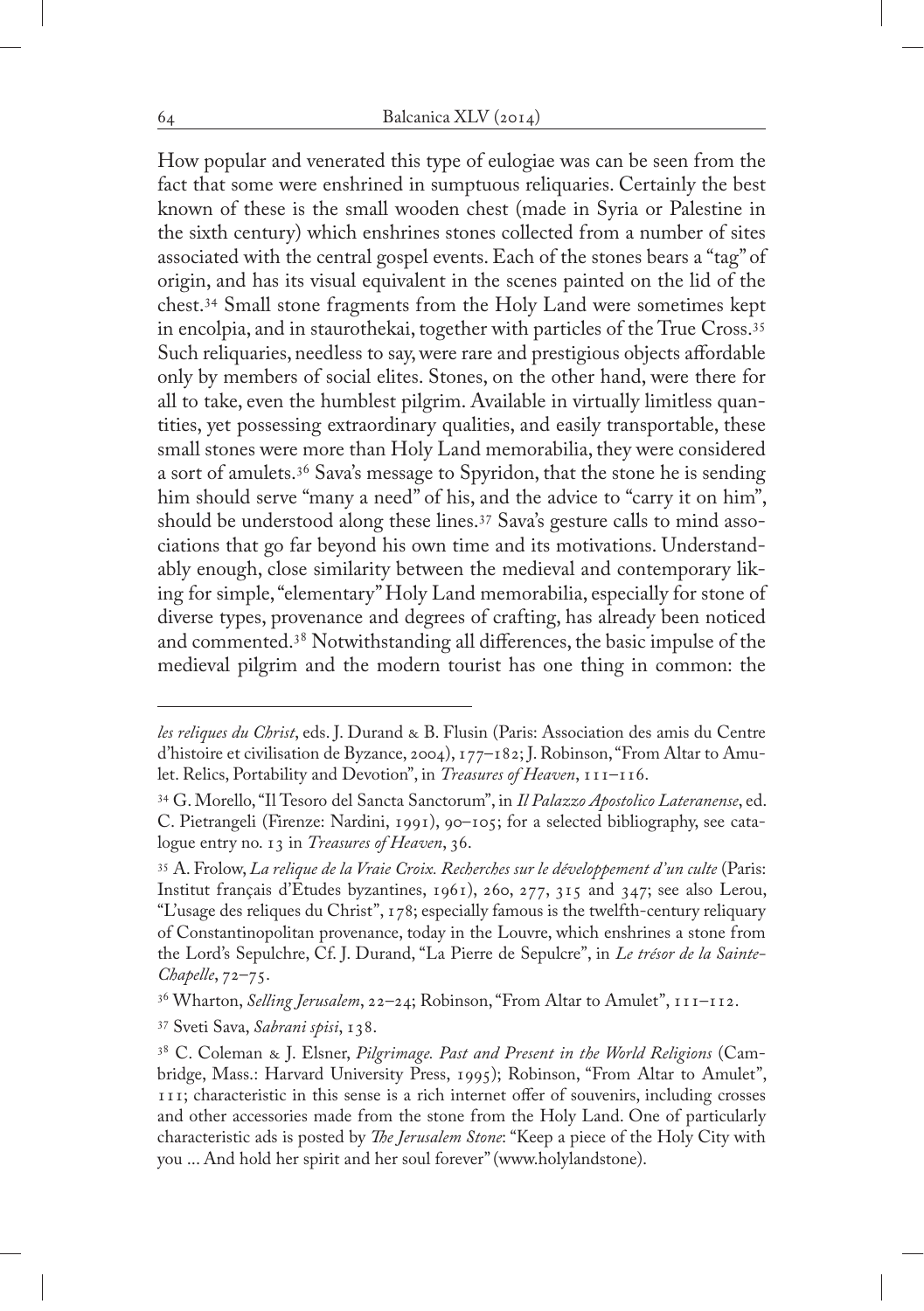urge to bring back home a tangible piece of sanctity as a lasting memento and an effective talisman.

At any rate, the intended purpose of Sava of Serbia's Holy Land eulogiae is noticeably different from his usual approach to the relics of Eastern origin. Namely, as we have seen, the approach of the first Serbian archbishop and main ideologist of the early Nemanjić period was markedly programmatic, the ultimate goal having been to secure the sacral legitimation of the state and dynasty. Judging by the available sources, his motives were much the same when it comes to important eulogiae. A good example in that sense is the *myron* flowing from the grave of his sainted father, St Simeon. The exudation of m*yron* was the main manifestation of Simeon's miracle working power and therefore an essential element of the cult of the founder of the dynasty and first Serbian saint.39 The glass vial containing St Simeon's *myron* that Sava, according to his biographers, used in some at once delicate and momentous political situations was a "secondary relic", more precisely, a eulogia.40 Its prototype was the ampullae with the *myron* of St Demetrios — Simeon's role model as a saint in several essential aspects, especially that of a "fatherland lover", i.e. the saintly protector of the state.41 In this sense, the function of that eulogia certainly had an emphatically ideological dimension.

Unlike the examples cited above, the eulogiae that Sava sent to the abbot of Studenica were a personal gift intended for private piety. And his whole letter strikes the same tone — outspoken and chatty, heartfelt and warm. In this first example of the epistolary genre in old Serbian literature, Sava tells his "dearest beautiful son" and "sweet child" about the previous stages of his journey and his further plans, about his visits to holy places, but also about the illness that is affecting him and his retinue because the "laborious travelling" is taking its toll. Even from as far from home as he

<sup>39</sup> D. Popović, "O nastanku kulta svetog Simeona", *Pod okriljem svetosti*, 41–73 (with sources and bibliography).

<sup>40</sup> The glass vial (*staklenica*) containing the *myron* of St Symeon is mentioned by Domentijan, *Život*, 306–307; and Teodosije, *Žitija*, 15 and 159.

<sup>41</sup> On the ampullae with the *myron* of St Demetrios of Thessalonike, see Ch. Bakirtzis, "Byzantine Ampullae from Thessaloniki", in *Blessings of Pilgrimage*, 140–149; Bakirtzis, *Pilgrimage to Thessalonike*, 175–192. On the cult of St Demetrios of Thessalonike, see V. Tapkova-Zaimova, "Le culte de saint Démétrius à Byzance et aux Balkans", *Miscellanea Bulgarica* 5 (1987), 139–146; P. Lemerle, *Les plus anciens recueils des miracles de saint Démétrius et de la pénétration des Slaves dans les Balkans* I–II (Paris 1979); D. Obolensky, "The cult of St Demetrius of Thessaloniki in the History of Byzantine-Slav relations", *Byzantium and the Slavs* (Crestwood NY: St Vladimir's Seminary Press, 1994), 280–300; E. Russel, *St Demetrius of Thessalonica. Cult and Devotion in the Middle Ages* (Bern 2010).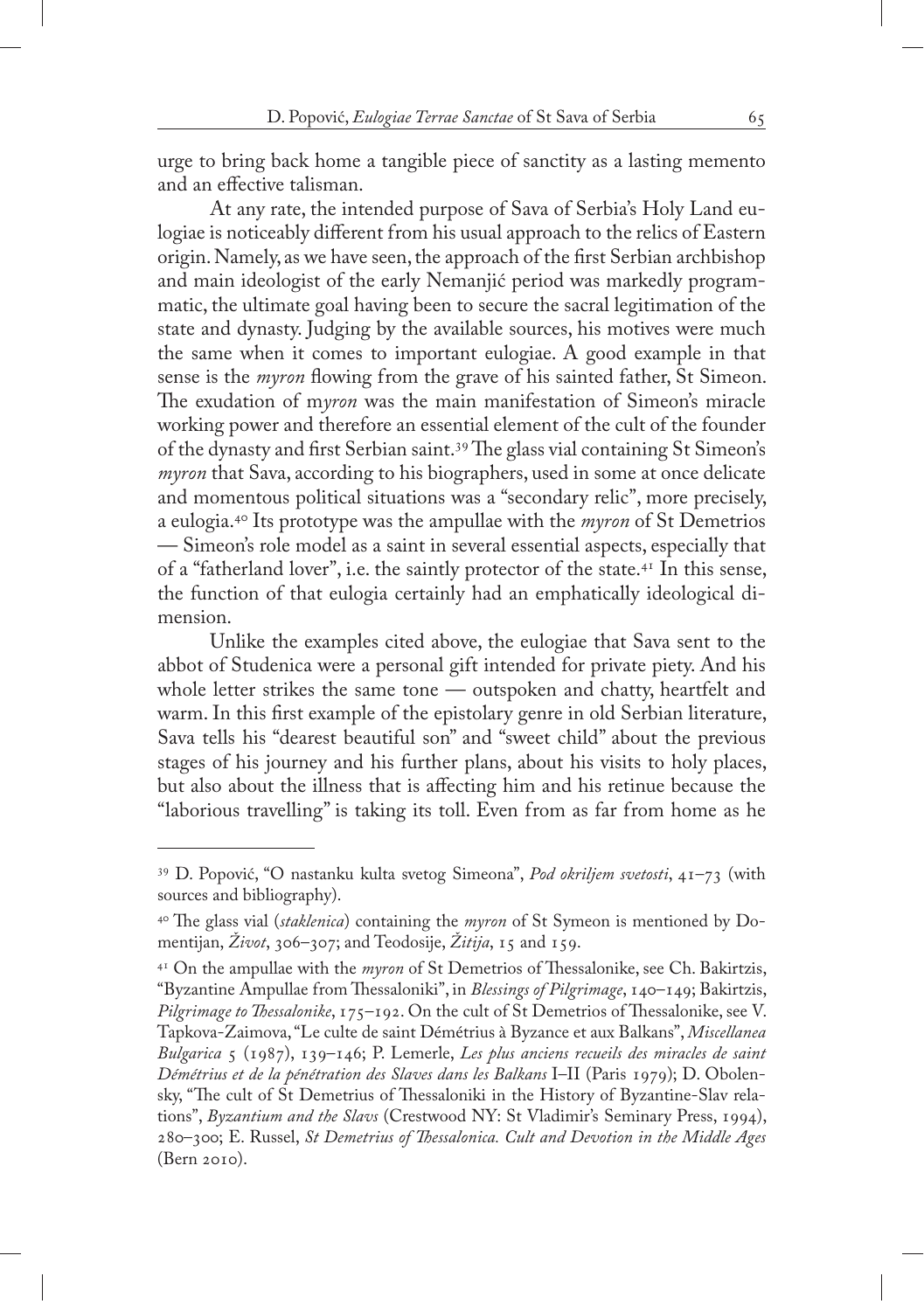is, Sava expresses a genuine fatherly concern for Spyridon himself and for the whole monastic community of Studenica.42 The emotions emanating from the letter and the selection of Holy Land memorabilia offer a singular glimpse of the "human side" of a man who, in his times, was the holder of highest titles and the embodiment of most important institutions.

> *UDC 94:271.22](497.11)"12" 27-57(569.44):929Sava Nemanjić*

## **Bibliography and sources**

Bagatti, B. "*Eulogie Palestinesi*". *OCP* 15 (1949), 126–166.

- Bakirtzis, Ch. "Byzantine Ampullae from Thessaloniki". In *The Blessings of Pilgrimage*, ed. R. Ousterhout, 140–149. Urbana & Chicago: University of Illinois Press, 1990.
- "Pilgrimage to Thessalonike: The Tomb of St. Demetrios". *DOP* 56 (2002), 175– 192.
- Bogdanović, D. "Preface" to the *Collected Writings* of St Sava, Belgrade: Prosveta & SKZ, 1986.
- Bozóky, E. *La politique des reliques de Constantin à Saint Louis*. Paris: Beauchesne, 2006.
- Coleman C. & J. Elsner. *Pilgrimage. Past and Present in the World Religions*. Cambridge, Mass.: Harvard University Press, 1995.
- Cutler, A. "Gifts and Gift Exchange as Aspects of the Byzantine, Arab, and Related Economies". *DOP* 55 (2001), 247–278.
- Daničić, Gj. "Poslanica sv. Save arhiepiskopa srpskoga iz Jerusalima u Studenicu igumanu Spiridonu". *Starine JAZU* IV (1872), 230–231.
- Dautermann, E., H. P. Maguire & M. J. Duncan-Flowers. *Art and Holy Powers in the Early Christian House*. Urbana: University of Illinois Press, 1989.
- Domentijan. *Život Svetoga Save i Život Svetoga Simeona*, ed. R. Marinković. Belgrade: SKZ, 1988.
- Durand, J. "La Pierre de Sepulcre", in *Le trésor de la Sainte-Chapelle*, 72–75. Paris: Réu- Réunion des musées nationaux, 2001.
- Eastmond, A. "Byzantine identity and relics of the True Cross in the thirteenth century". In *Vostochnokhristanskie relikvii*, ed. A. Lidov, 204–216. Moscow: Progress Traditsia, 2003.
- Erdeljan, J."Beograd kao Novi Jerusalim. Razmišljanja o recepciji jednog toposa u doba despota Stefana Lazarevića", *ZRVI* 43 (2006), 97–110.

<sup>42</sup> For a brief commentary on this letter see L. Mirković in *Spisi svetoga Save i Stevana Prvovenčanoga* (Belgrade 1939), 20; Bogdanović in Sveti Sava, *Sabrani spisi*, 19; Jovanović, ed., *Sveta zemlja*, 10.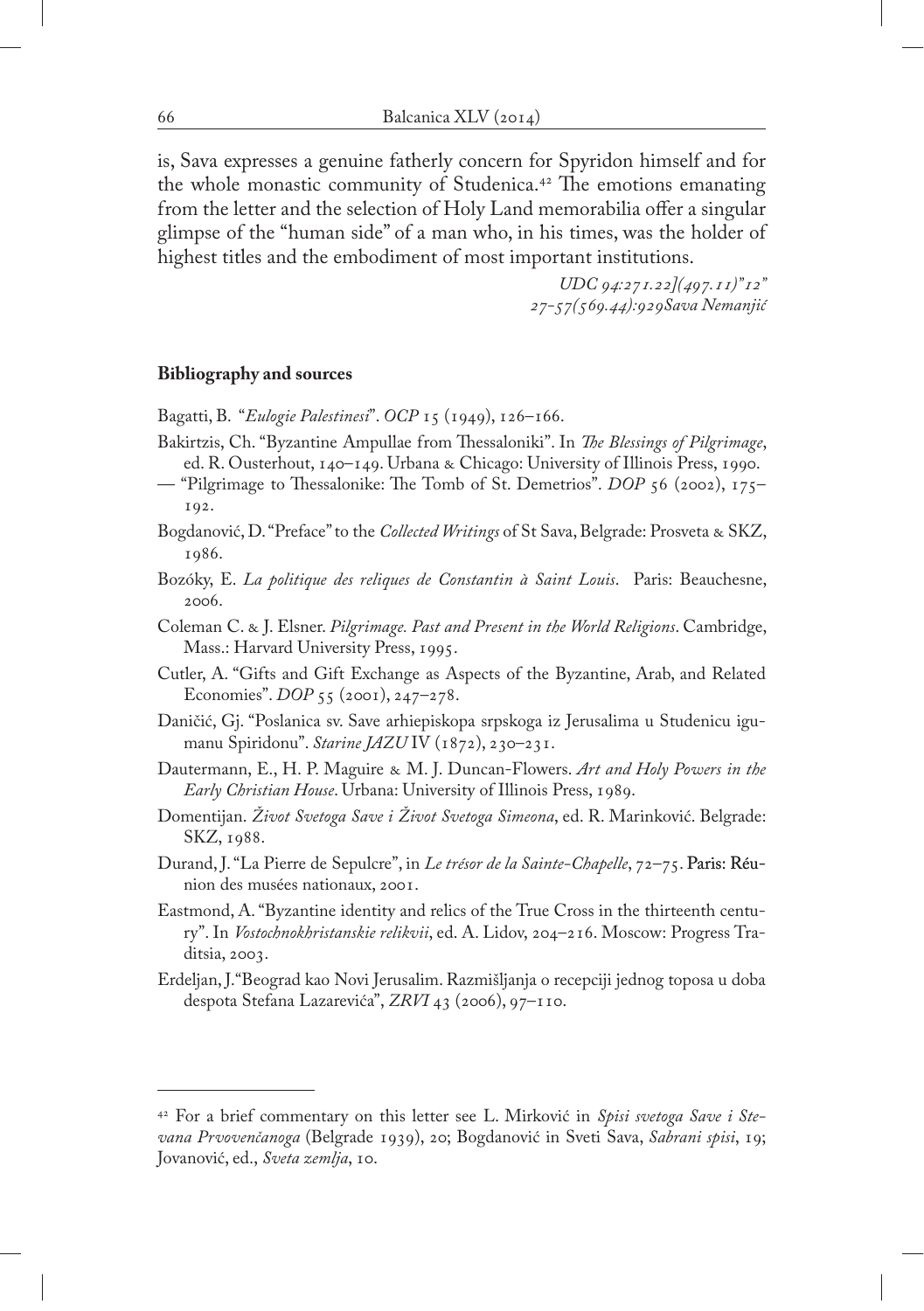- Flusin, B. "Construire une nouvelle Jérusalem: Constantinople et les reliques". In *L'Orient dans l'histoire religieuse de l'Europe. L'invention des origines*, eds. M. A. Amir-Moezzi & J. Scheid, 51–70. Turnhout: Brepols, 2000.
- Flusin, B. "Les reliques de la Sainte-Chapelle et leur passé impérial à Constantinople". In *Le trésor de la Sainte-Chapelle*, 20–31. Paris: Réunion des musées nationaux, 2001.
- Foss, C. "Pilgrimage in Medieval Asia Minor". *DOP* 56 (2002), 129–151.
- Frank, G. "*Loca Sancta*, Souvenirs and the Art of Memory". In *Pèlerinages et lieux saints dans l'antiquité et le moyen âge. Mélange offert à P. Maraval*, eds. B. Caseau, J.-C. Cheynet & V. Déroche, 193–201. Paris: Travaux et Mémoirs. Association des amis du Centre d'histoire et civilisation de Byzance, 2006.
- Frolow, A. *La relique de la Vraie Croix. Recherches sur le développement d'un culte*. Paris: Institut français d'Etudes byzantines, 1961.
- Grabar, A. *Ampoules de Terre Sainte*. Paris: C. Klincksieck, 1958.
- Greenfield, R. *The Life of Lazaros of Mt. Galesion: An Eleventh-Century Pillar Saint*. Washington: Dumbarton Oaks, 2000.
- "Drawn to the Blazing Beacon: Visitors and Pilgrims to the Living Holy Man and the Case of Lazaros of Mount Galesion". *DOP* 56 (2002), 213–241.
- Hahn, C. "Loca Sancta Souvenirs: Sealing the Pilgrim's Experience". In *The Blessings of Pilgrimage*, ed. R. Ousterhout, 85–96. Urbana & Chicago: University of Illinois Press, 1990
- *Strange Beauty. Issues in the Making and Meaning of Reliquaries, 400– circa 1204*. Pennsylvania State University Press, 2012.
- Hunt, E. D. *Holy Land Pilgrimage in the Later Roman Empire (A.D. 312–460)*. Oxford: Clarendon Press, 1982.
- Jovanović, T. ed. *Sveta zemlja u srpskoj književnosti od XIII do kraja XVIII veka* Belgrade: Čigoja, 2007.
- Klein, H. *Byzanz, der Westen und das "wahre" Kreuz: Die Geschichte einer Reliquie und ihrer künstlerichen Fassung in Byzanz und im Abendland.* Wiesbaden: Reichert Verlag, 2004.
- Kötting, B. *Peregrinatio religiosa: Wallfahrten in der Antike und das Pilgerwesen in der alten Kirche.* Münster: Regensberg, 1950.
- Krueger, D. "The Religion of Relics in Late Antiquity and Byzantium". In *Treasures of Heaven. Saints, Relics, and Devotion in Medieval Europe*, ed. M. Bagnoli et al., 5–17. New Haven & London 2011.
- Kühnel, B. *From the Earthly to the Heavenly Jerusalem*. Freiburg: Herder, 1987.
- Lemerle, P. *Les plus anciens recueils des miracles de saint Démétrius et de la pénétration des Slaves dans les Balkans* I–II. Paris: Éditions CNRS, 1979.
- Lerou, S. "L'usage des reliques du Christ par les empereurs aux XI<sup>e</sup> et XII<sup>e</sup> siècle". In *Byzance et les reliques du Christ*, eds. J. Durand & B. Flusin, 177–182. Paris: Association des amis du Centre d'histoire et civilisation de Byzance, 2004.
- Leyerle, B. "Pilgrim Eulogiae and Domestic Rituals". *Archiv für Religionsgeschichte* 10  $(2008), 223 - 237.$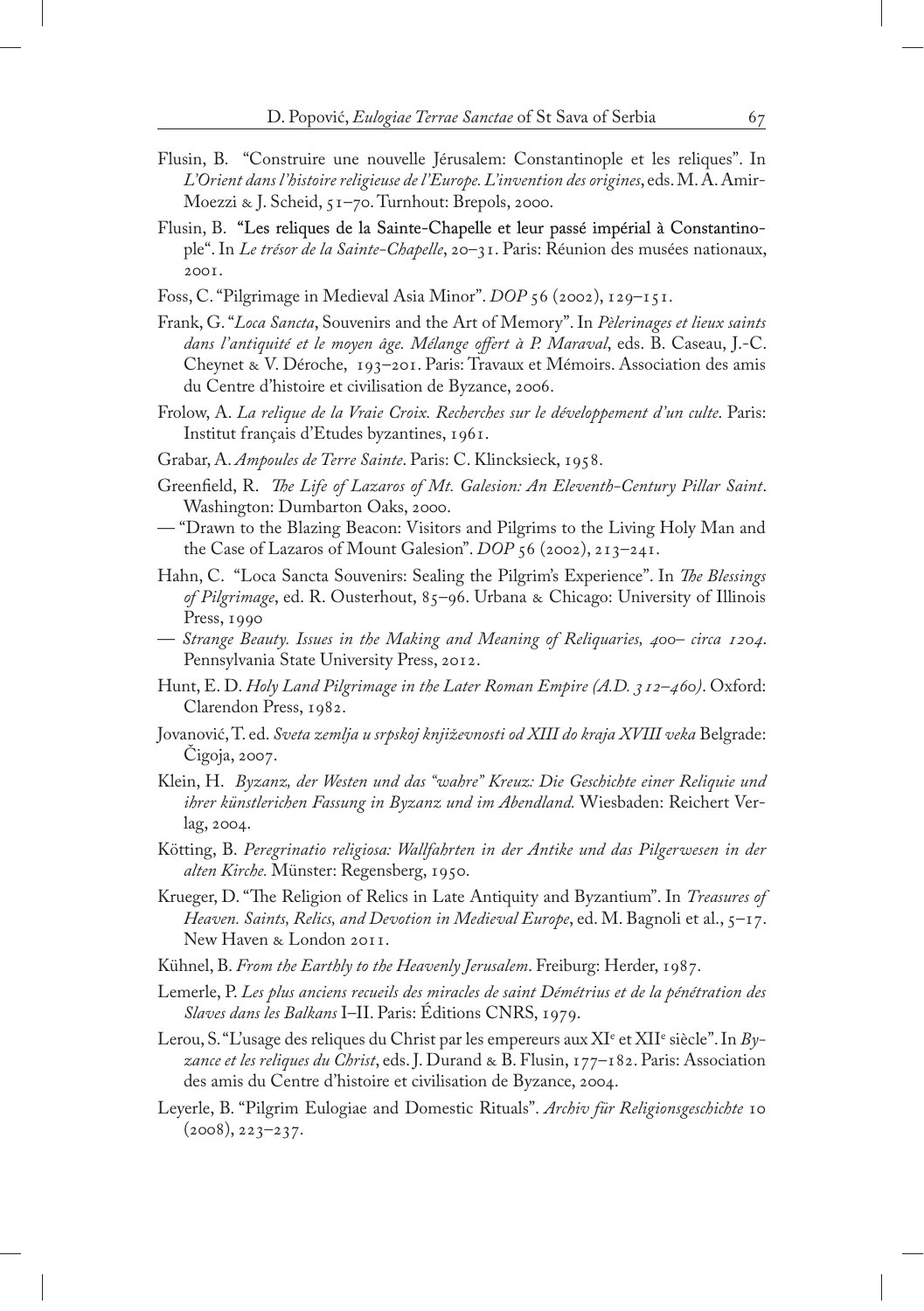- Lidov, A. M. "Tserkov' Bogomateri Farosskoi". In *Ierotopiia. Prostranstvennyie ikony i obrazy-paradigmy v vizantiiskoi kul'ture*, 71–110. Moscow: Feoriia, 2009.
- Magdalino, P. & M. Mavroudi, eds. *The Occult Sciences in Byzantium*. Geneva: La Pomme d'or, 2006.
- Maguire H. ed. *Byzantine Magic*. Washington D. C.: Dumbarton Oaks, 1995.
- Maraval, P. "The Earliest Phase of Christian Pilgrimage in the Near East (before the 7th century)". *DOP* 56 (2002), 63–74.
- Maraval, P. *Lieux saints et pèlerinages d'Orient. Histoire et géographie des origines à la conquête arabe*. Paris: Editions du Cerf, 1985.
- Marković, M. *Prvo putovanje svetog Save u Palestinu i njegov značaj za srpsku srednjovekovnu umetnost*. Belgrade: Institute for Byzantine Studies, SASA, 2009.
- Martiniani-Reber, M. "Le rôle des étoffes dans le culte des reliques au moyen âge". *Bulletin du CIETA* (1992), 53–58.
- Mergiali-Sahas, S. "Byzantine Emperors and Holy Relics". *JÖB* 51 (2001), 41–60.
- Metzger, C. "Textiles and the cult of relics". *Antiquité Tardive* 12 (2004), 183–186.
- Miljković, B. *Žitija svetog Save kao izvori za istoriju srednjovekovne umetnosti*. Belgrade: Institute for Byzantine Studies, SASA, 2008.
- "Hilandarski Časni krst i stara manastirska stavroteka". *ZRVI* 38 (1999/2000), 287– 297.
- Morello, G. "Il Tesoro del Sancta Sanctorum". In *Il Palazzo Apostolico Lateranense*, ed. C. Pietrangeli, 90–105. Firenze: Nardini, 1991.
- Obolensky, D. "The cult of St Demetrius of Thessaloniki in the History of Byzantine-Slav relations".*Byzantium and the Slavs*, 280–300. Crestwood NY: St Vladimir's Seminary Press, 1994.
- Ousterhout, R. ed. *The Blessings of Pilgrimage*. Urbana & Chicago: University of Illinois Press, 1990.
- "Sacred Geographies and Holy Cities: Constantinople as Jerusalem". In *Ierotopiia. Sozdanie sakral'nykh prostranstv v Vizantii i drevnei Rusi*, ed. A. M. Lidov, 98–116. Moscow: Indrik, 2006.
- Pitarakis, B. "Objects of Devotion and Protection". In *Byzantine Christianity*, ed. D. Krueger, 164–181. Minneapolis: Fortress, 2011.
- Pitarakis, B. *Les croix-reliquaires pectorales byzantines en bronze*. Paris: Picard, 2006.
- "Female Piety in Context: Understanding Developments in Private Devotional Practices". In *Images of the Mother of God: Perceptions of the Theotokos in Byzantium*, ed. M. Vassilaki. Aldershot: Ashgate, 2005.
- Popović, D. "*Sacrae reliquiae* Spasove crkve u Žiči". *Pod okriljem svetosti. Kult svetih vladara i relikvija u srednjovekovnoj Srbiji*, 207–232. Belgrade: Institute for Balkan Studies, SASA, 2006.
- "A staurotheke of Serbian provenance in Pienza". *Zograf* 36 (2012), 157–170.
- *Relikvija Časnog krsta u srednjovekovnoj Srbiji* (in press).
- Robinson, J. "From Altar to Amulet. Relics, Portability and Devotion". In *Treasures of Heaven. Saints, Relics, and Devotion in Medieval Europe*, eds. M. Bagnoli et al., 111–116. New Haven & London 2011.